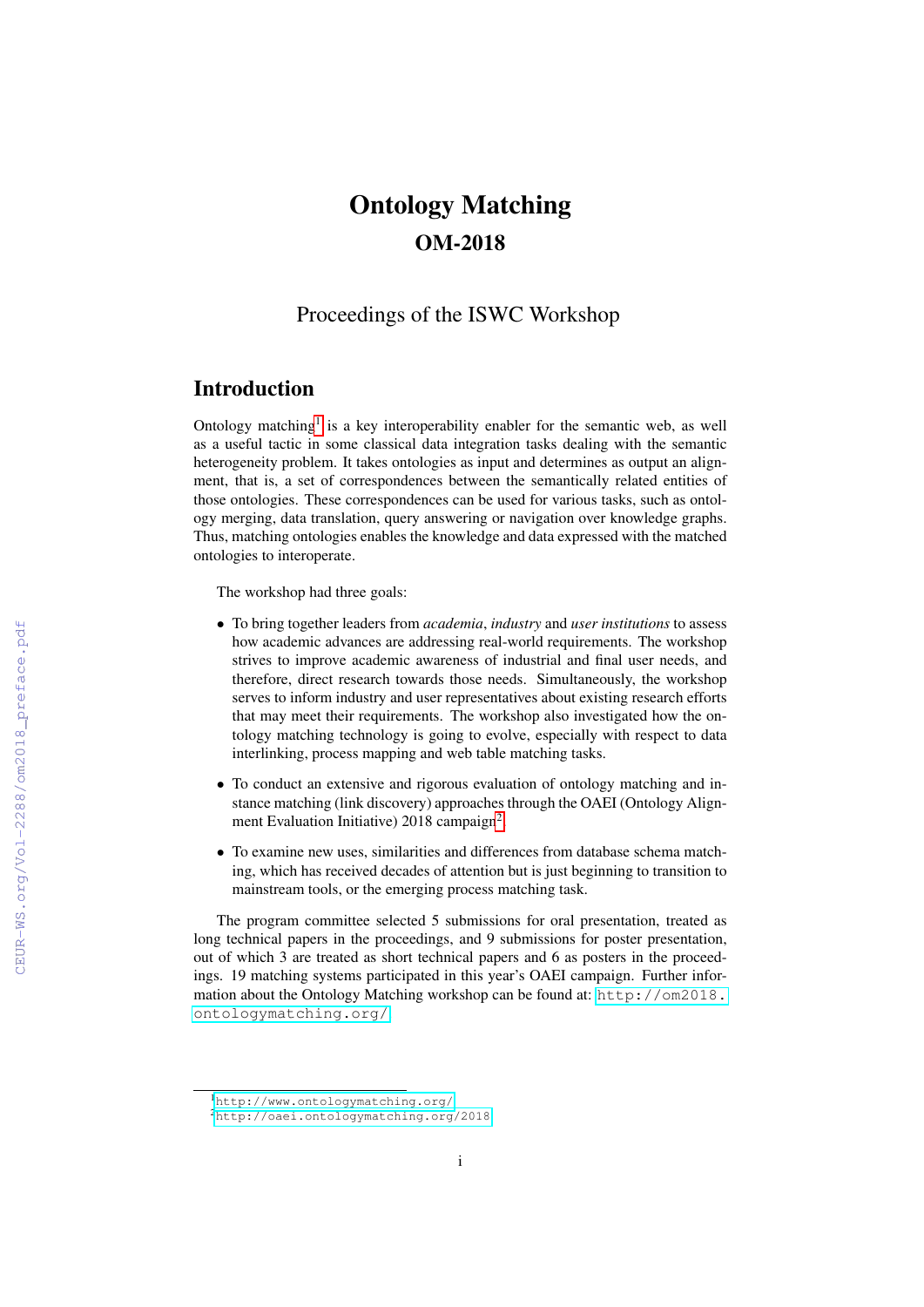Acknowledgments. We thank all members of the program committee, authors and local organizers for their efforts. We appreciate support from the Trentino as a Lab<sup>[3](#page-1-0)</sup> initiative of the European Network of the Living Labs<sup>[4](#page-1-1)</sup> at Trentino Digitale<sup>[5](#page-1-2)</sup>, the EU SEALS (Semantic Evaluation at Large Scale) project<sup>[6](#page-1-3)</sup>, the EU HOBBIT (Holistic Benchmarking of Big Linked Data) project<sup>[7](#page-1-4)</sup>, the Pistoia Alliance Ontologies Mapping project<sup>[8](#page-1-5)</sup> and IBM Research<sup>[9](#page-1-6)</sup>.



*Pavel Shvaiko Jer´ ome Euzenat ˆ Ernesto Jimenez-Ruiz ´ Michelle Cheatham Oktie Hassanzadeh*

*December 2018*

<span id="page-1-2"></span><sup>5</sup><http://www.trentinodigitale.it>

<span id="page-1-4"></span><sup>7</sup><https://project-hobbit.eu/challenges/om2018/>

<span id="page-1-0"></span><sup>3</sup><http://www.taslab.eu>

<span id="page-1-1"></span><sup>4</sup><http://www.openlivinglabs.eu>

<span id="page-1-3"></span><sup>6</sup><http://www.seals-project.eu>

<span id="page-1-5"></span><sup>8</sup><http://www.pistoiaalliance.org/projects/ontologies-mapping/>

<span id="page-1-6"></span><sup>9</sup><http://research.ibm.com/labs/watson/>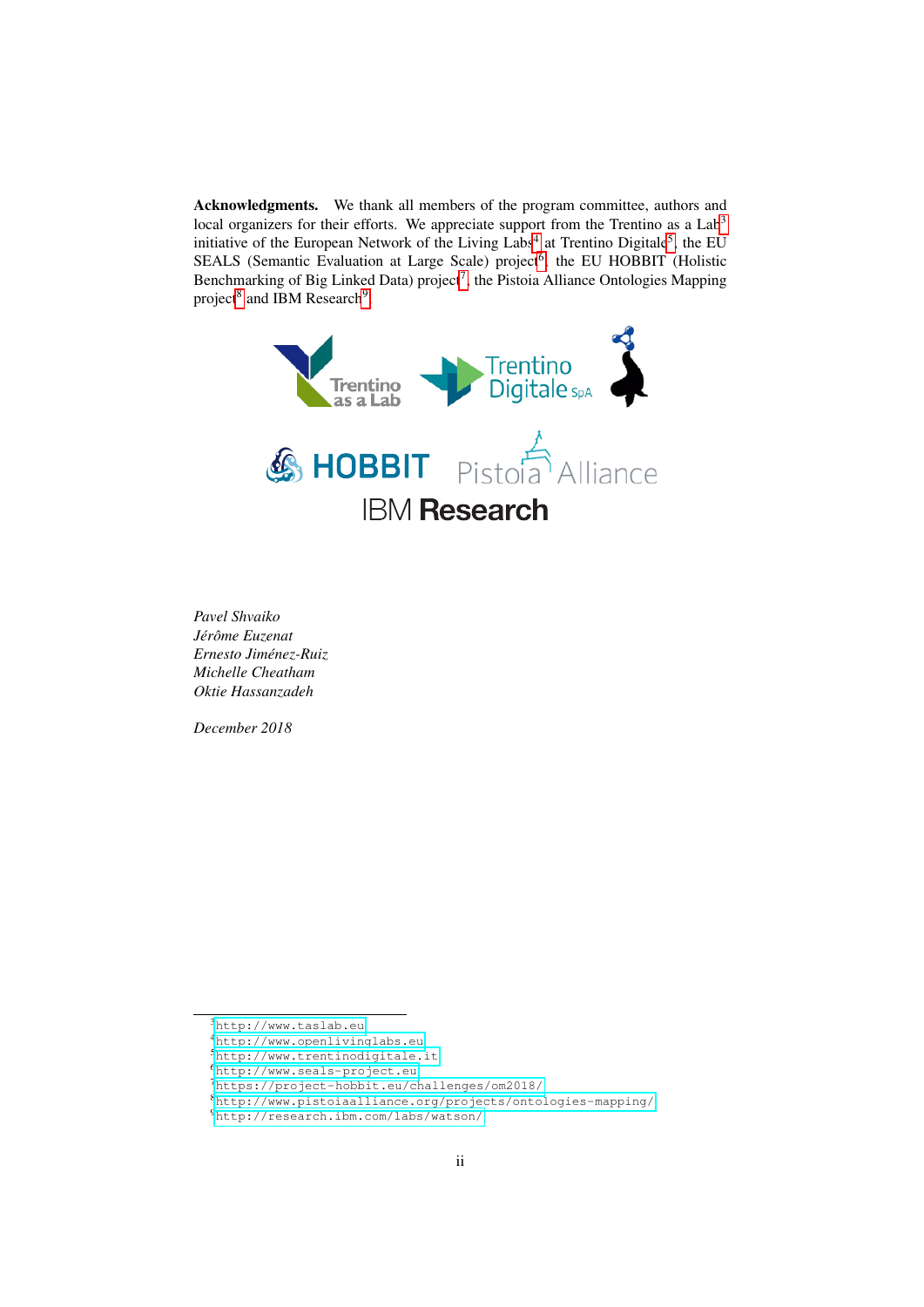## **Organization**

## Organizing Committee

Pavel Shvaiko, Trentino Digitale SpA, Italy Jérôme Euzenat, INRIA & University Grenoble Alpes, France Ernesto Jiménez-Ruiz, The Alan Turing Institute, UK & University of Oslo, Norway Michelle Cheatham, Wright State University, USA Oktie Hassanzadeh, IBM Research, USA

### Program Committee

Alsayed Algergawy, Jena University, Germany Manuel Atencia, University Grenoble Alpes & INRIA, France Zohra Bellahsene, LIRMM, France Marco Combetto, Trentino Digitale, Italy Valerie Cross, Miami University, USA Jérôme David, University Grenoble Alpes & INRIA, France Gayo Diallo, University of Bordeaux, France Warith Eddine Djeddi, LIPAH & LABGED, Tunisia Zlatan Dragisic, private individual, Sweden Daniel Faria, Instituto Gulbenkian de Ciência, Portugal Alfio Ferrara, University of Milan, Italy Wei Hu, Nanjing University, China Ryutaro Ichise, National Institute of Informatics, Japan Antoine Isaac, Vrije Universiteit Amsterdam & Europeana, Netherlands Marouen Kachroudi, Université de Tunis El Manar, Tunis Patrick Lambrix, Linköpings Universitet, Sweden Vincenzo Maltese, University of Trento, Italy Fiona McNeill, University of Edinburgh, UK Christian Meilicke, University of Mannheim, Germany Peter Mork, MITRE, USA Andriy Nikolov, Metaphacts GmbH, Germany Axel Ngonga, University of Paderborn, Germany Catia Pesquita, University of Lisbon, Portugal Umberto Straccia, ISTI-C.N.R., Italy Cássia Trojahn, IRIT, France Ludger van Elst, DFKI, Germany Ondřej Zamazal, Prague University of Economics, Czech Republic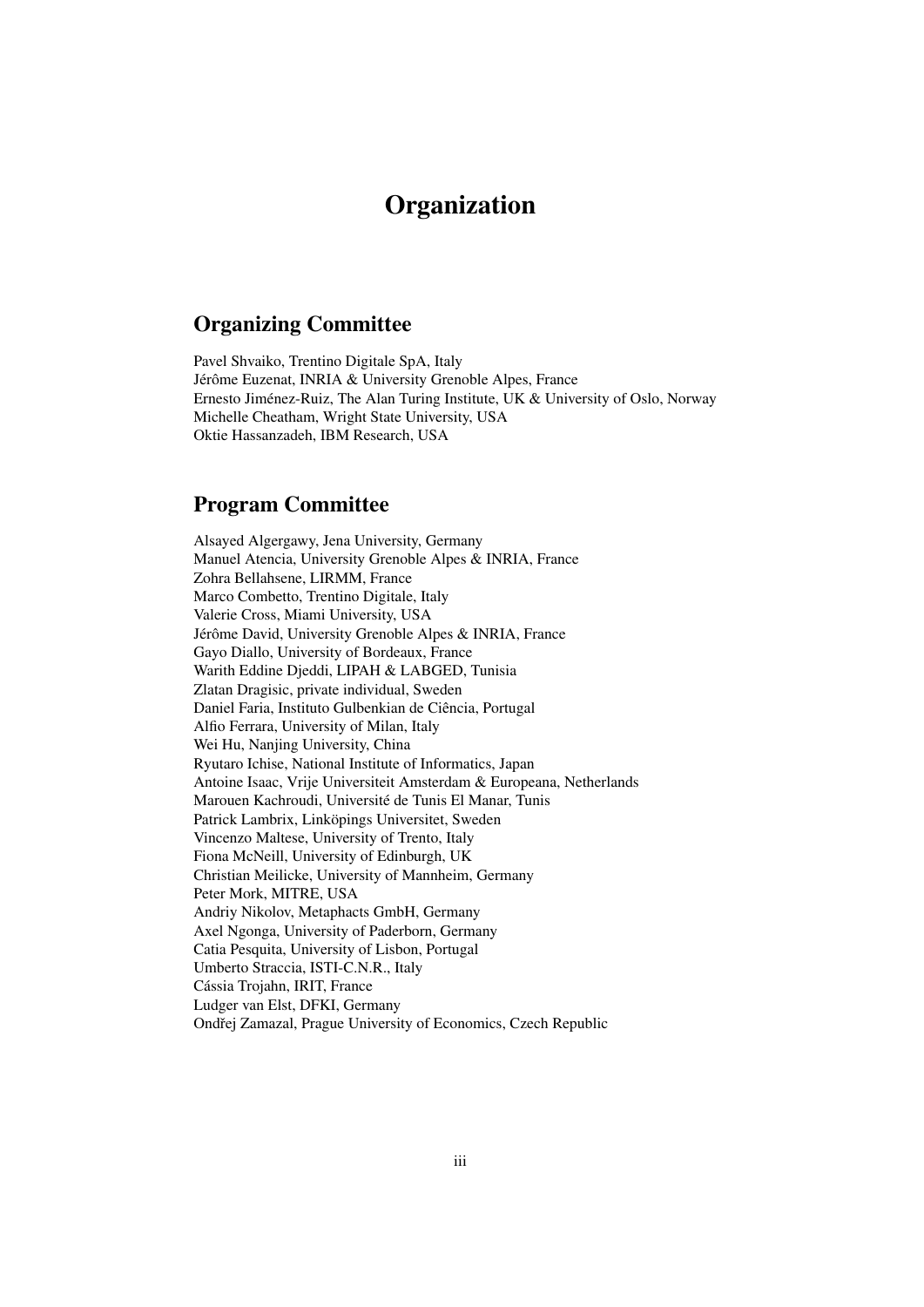## Table of Contents

#### Long Technical Papers

#### Short Technical Papers

| Semantic similarity: a key to ontology alignment                             |  |
|------------------------------------------------------------------------------|--|
|                                                                              |  |
|                                                                              |  |
| Complex matching based on competency questions for alignment: a first sketch |  |
|                                                                              |  |
|                                                                              |  |
| A proposal for optimizing internetwork matching of ontologies                |  |
|                                                                              |  |

<span id="page-3-0"></span><sup>&</sup>lt;sup>10</sup> Paper published in Emerging Topics in Semantic Technologies. ISWC 2018 Satellite Events. E. Demidova, A.J. Zaveri, E. Simperl (Eds.), ISBN: 978-3-89838-736-1, 2018, AKA Verlag Berlin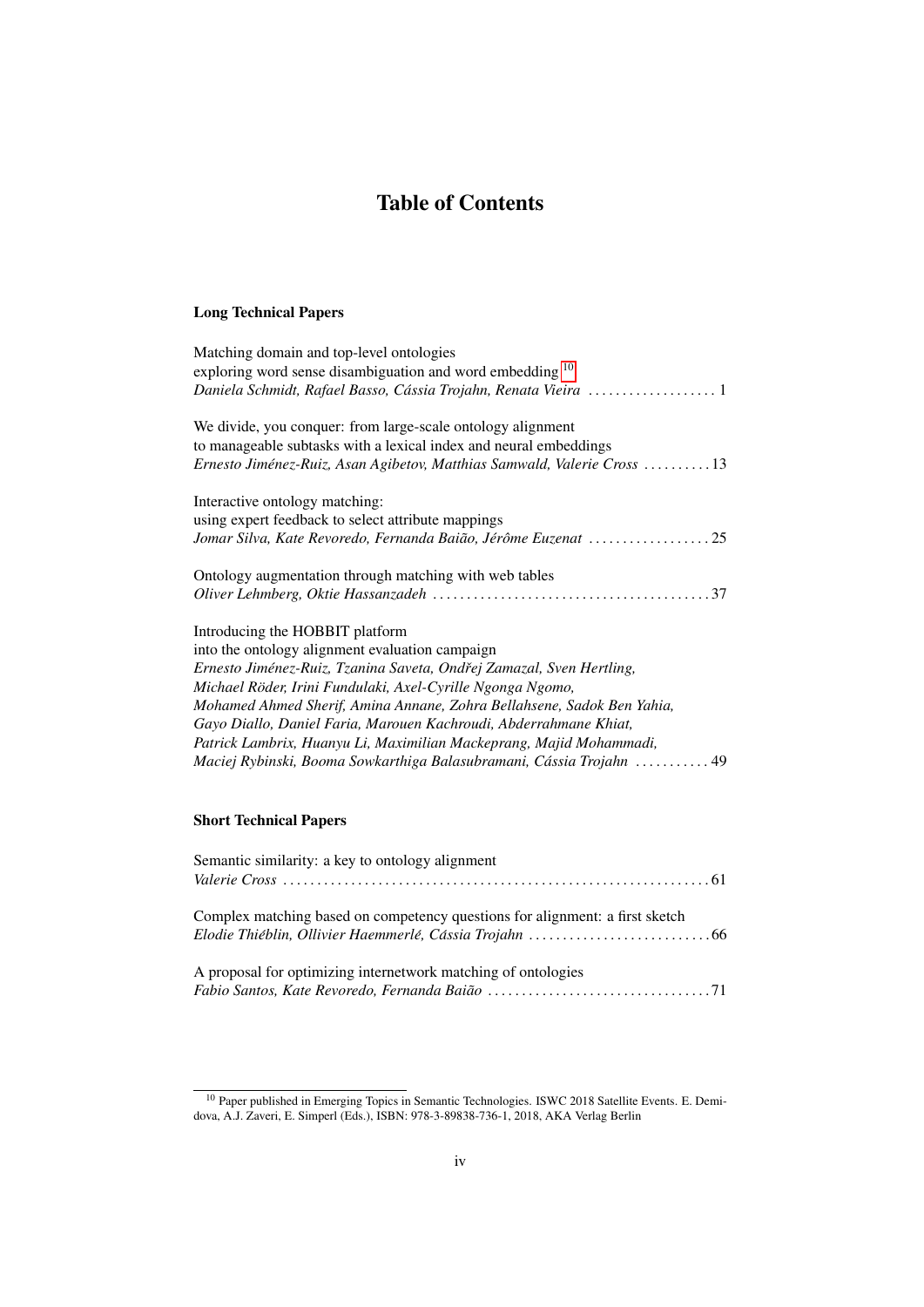## OAEI Papers

| Results of the Ontology Alignment Evaluation Initiative 2018                |  |
|-----------------------------------------------------------------------------|--|
| Alsayed Algergawy, Michelle Cheatham, Daniel Faria, Alfio Ferrara,          |  |
| Irini Fundulaki, Ian Harrow, Sven Hertling, Ernesto Jiménez-Ruiz,           |  |
| Naouel Karam, Abderrahmane Khiat, Patrick Lambrix, Huanyu Li,               |  |
| Stefano Montanelli, Heiko Paulheim, Catia Pesquita, Tzanina Saveta,         |  |
| Daniela Schmidt, Pavel Shvaiko, Andrea Splendiani, Élodie Thiéblin,         |  |
|                                                                             |  |
|                                                                             |  |
| ALIN results for OAEI 2018                                                  |  |
| Jomar da Silva, Kate Revoredo, Fernanda Baião 117                           |  |
|                                                                             |  |
| Results of AML participation in OAEI 2018                                   |  |
| Daniel Faria, Catia Pesquita, Booma Sowkarthiga Balasubramani,              |  |
| Teemu Tervo, David Carriço, Rodrigo Garrilha, Francisco M. Couto,           |  |
|                                                                             |  |
|                                                                             |  |
| ALOD2Vec matcher                                                            |  |
|                                                                             |  |
|                                                                             |  |
| CANARD complex matching system:                                             |  |
|                                                                             |  |
| results of the 2018 OAEI evaluation campaign                                |  |
| Elodie Thiéblin, Ollivier Haemmerlé, Cássia Trojahn  138                    |  |
| DOME results for OAEI 2018                                                  |  |
|                                                                             |  |
|                                                                             |  |
| EVOCROS: results for OAEI 2018                                              |  |
| Juliana Medeiros Destro, Gabriel Oliveira dos Santos, Julio Cesar dos Reis, |  |
| Ricardo da S. Torres, Ariadne Maria B. R. Carvalho, Ivan Ricarte  152       |  |
|                                                                             |  |
| FCAMapX results for OAEI 2018                                               |  |
|                                                                             |  |
|                                                                             |  |
| Holontology: results of the 2018 OAEI evaluation campaign                   |  |
| Philippe Roussille, Imen Megdiche, Olivier Teste, Cássia Trojahn 167        |  |
|                                                                             |  |
| <b>KEPLER at OAEI 2018</b>                                                  |  |
| Marouen Kachroudi, Gayo Diallo, Sadok Ben Yahia 173                         |  |
|                                                                             |  |
| Lily results for OAEI 2018                                                  |  |
|                                                                             |  |
|                                                                             |  |
| LogMap family participation in the OAEI 2018                                |  |
| Ernesto Jiménez-Ruiz, Bernardo Cuenca Grau, Valerie Cross  187              |  |
|                                                                             |  |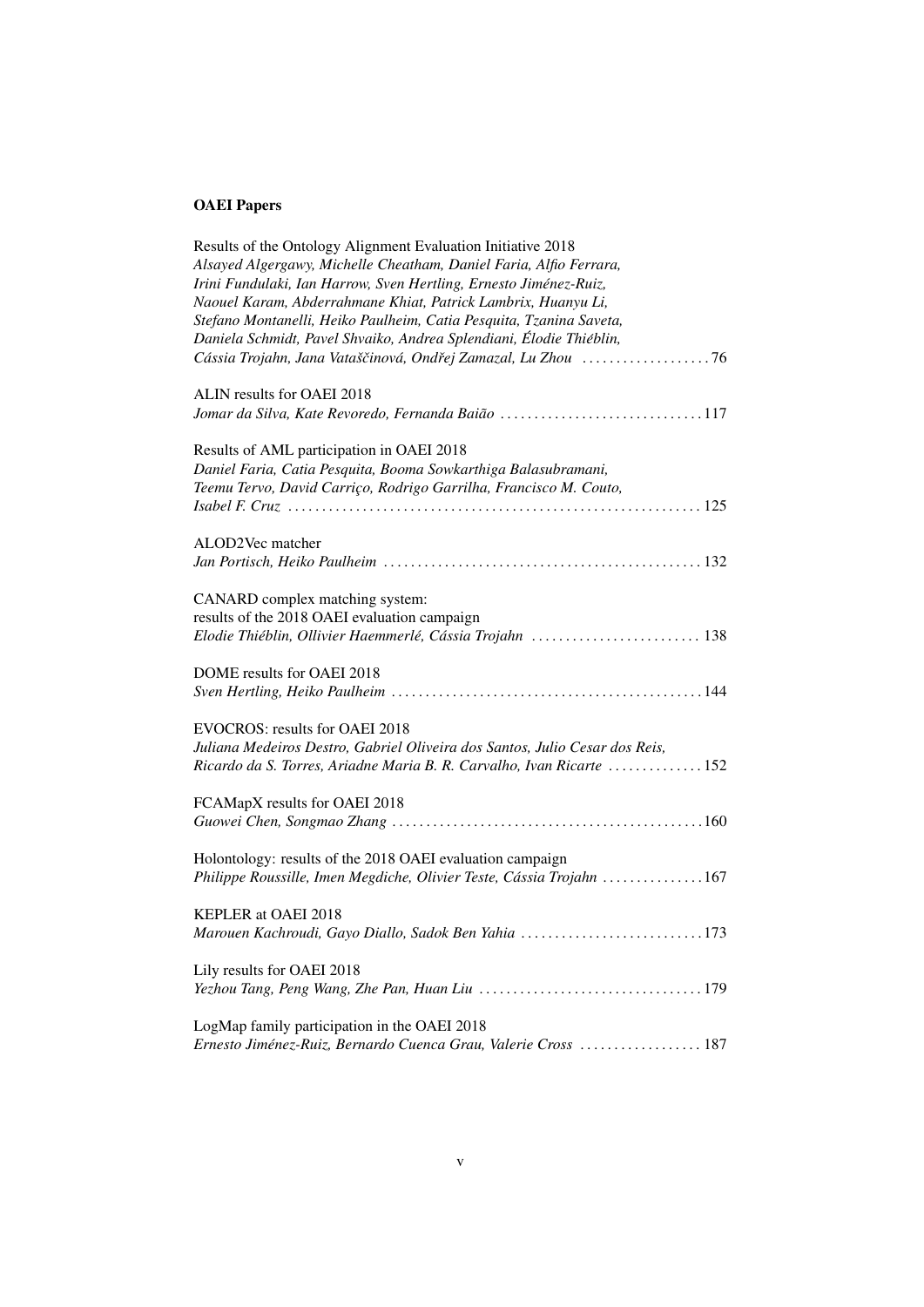| OAEI 2018 results of POMap++                                               |
|----------------------------------------------------------------------------|
| Amir Laadhar, Faiza Ghozzi, Imen Megdiche, Franck Ravat,                   |
|                                                                            |
| RADON2 - a buffered-intersection matrix computing approach                 |
| to accelerate link discovery over geo-spatial RDF knowledge bases:         |
| OAEI2018 results                                                           |
| Abdullah Fathi Ahmed, Mohamed Ahmed Sherif, Axel-Cyrille Ngonga Ngomo  197 |
| SANOM results for OAEI 2018                                                |
|                                                                            |
| XMap: results for OAEI 2018                                                |
| Warith Eddine Djeddi, Sadok Ben Yahia, Mohamed Tarek Khadir 210            |